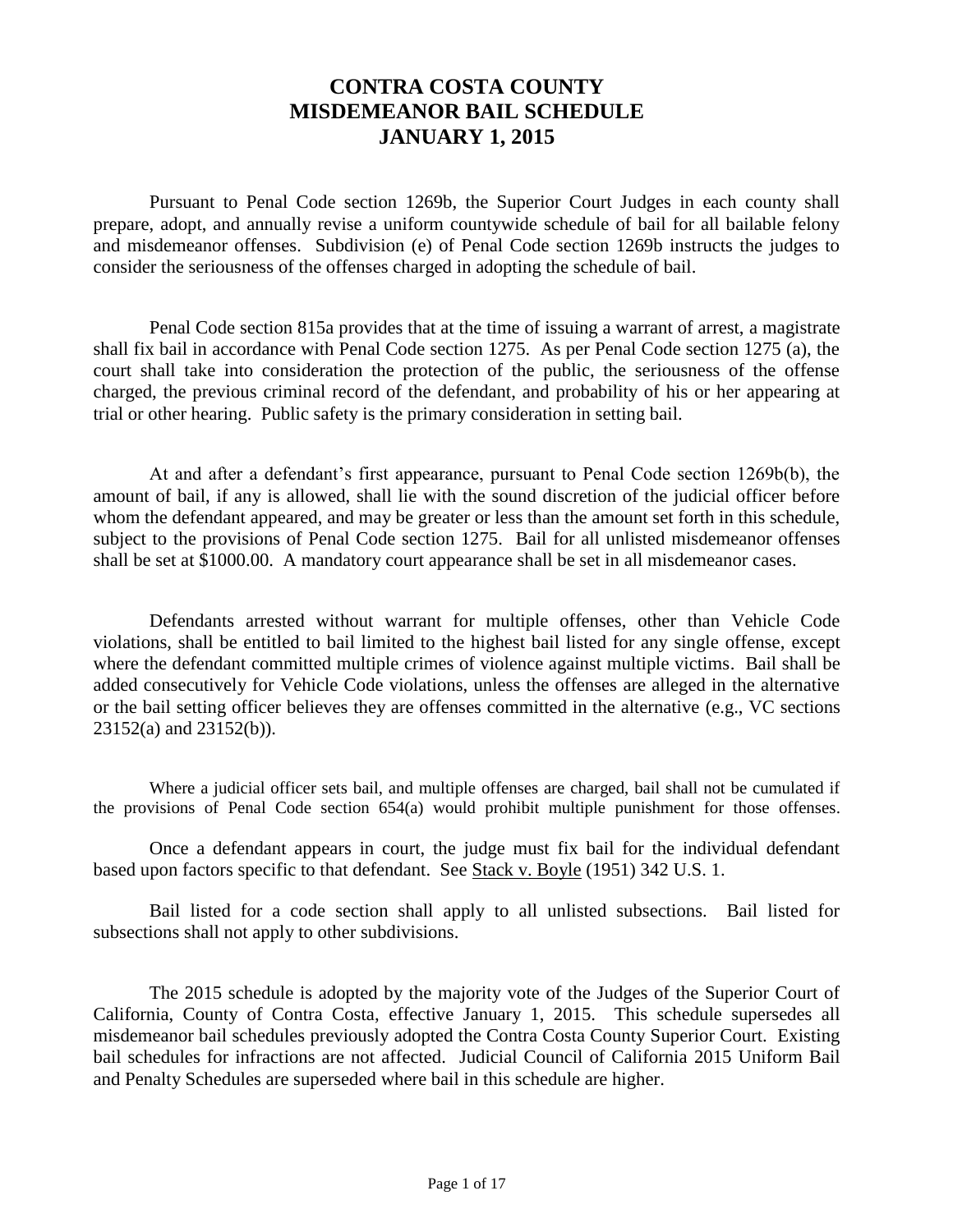# **SUPERIOR COURT OF CALIFORNIA COUNTY OF CONTRA COSTA**

### **MISDEMEANOR BAIL SCHEDULE**

# **Bail Schedule Index**

| <b>Title</b>                         | <b>Pages</b> |
|--------------------------------------|--------------|
| Penal Code                           | $3-12$       |
| <b>Probation Violation</b>           | 13           |
| Vehicle Code                         | $14 - 15$    |
| <b>Health and Safety Code</b>        | 16           |
| <b>Business and Professions Code</b> | 17           |

# EFFECTIVE DATE: January 1, 2015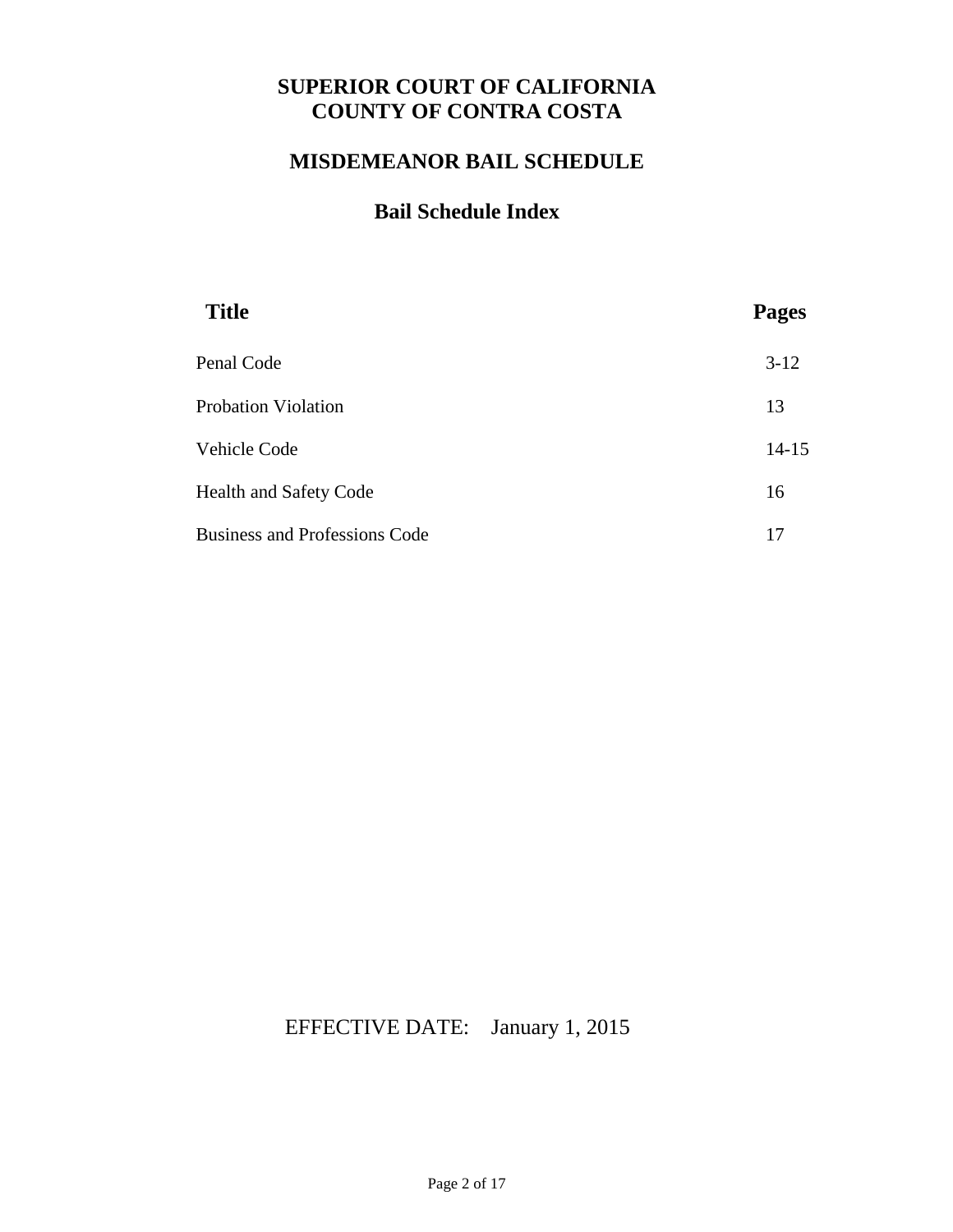# **PENAL CODE**

| 32/33                    |                                                         |  |
|--------------------------|---------------------------------------------------------|--|
| 69                       |                                                         |  |
| 71                       |                                                         |  |
| 95.1                     |                                                         |  |
| 113                      |                                                         |  |
| 136.1(a, b)              |                                                         |  |
| 139                      |                                                         |  |
| 140                      |                                                         |  |
| 141(a)                   |                                                         |  |
| 148(a)(1)<br>(a)(2)      |                                                         |  |
| 148(b)                   | TAKING WEAPON FROM POLICE OFFICER (NON-FIREARM) 5,000   |  |
| 148(d)                   | ATTEMPTED TAKING OF FIREARM FROM POLICE OFFICER  10,000 |  |
| 148.1                    |                                                         |  |
| 148.2                    |                                                         |  |
| 148.3                    |                                                         |  |
| 148.4                    |                                                         |  |
| 148.5                    |                                                         |  |
| 148.6                    |                                                         |  |
| $148.9$ (a,b)            |                                                         |  |
| 148.10                   |                                                         |  |
| 151(a)(1)                |                                                         |  |
| 152                      |                                                         |  |
| 152.3                    |                                                         |  |
| $166(a)(1-8)$<br>(b,c,d) |                                                         |  |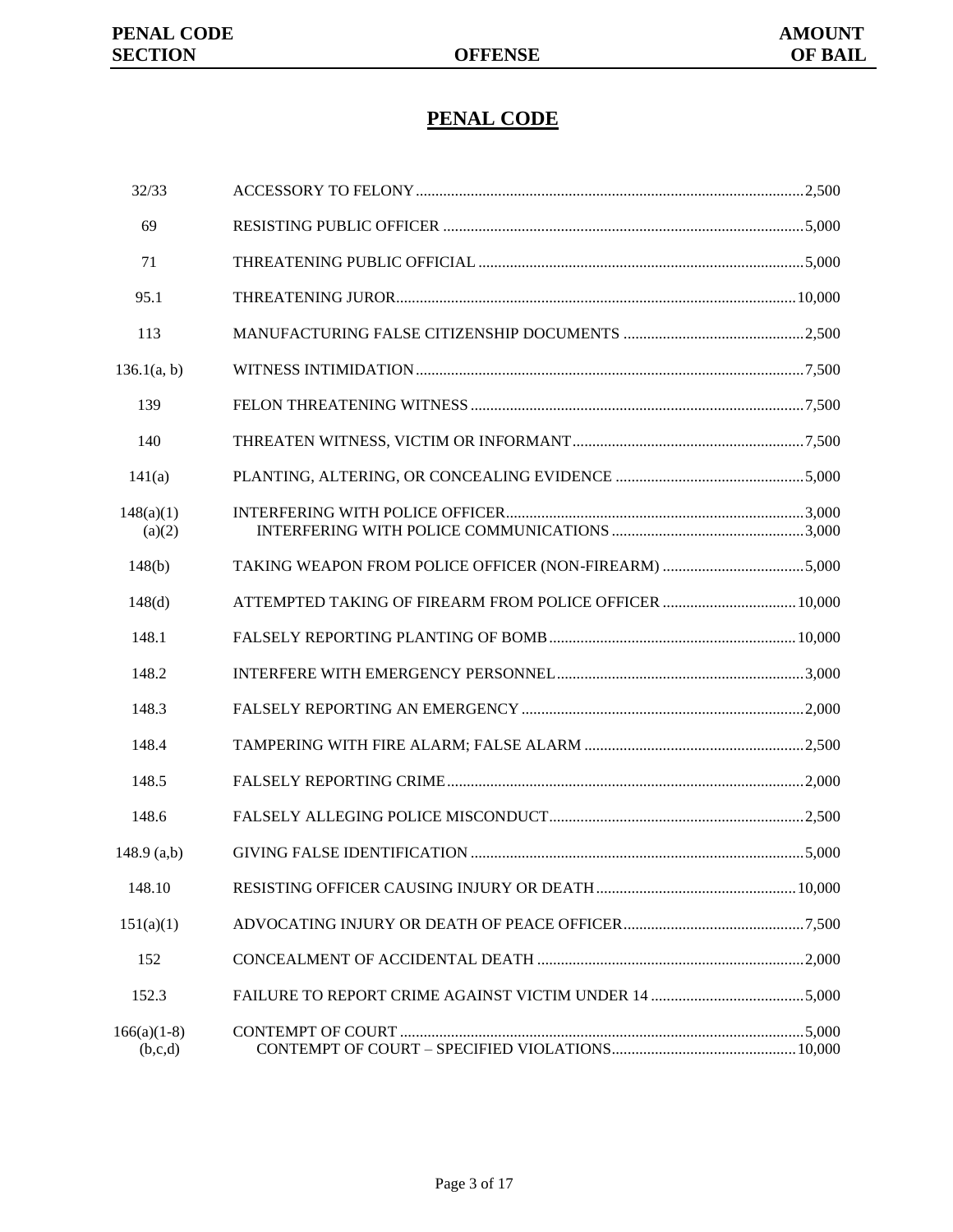| 171b            |  |
|-----------------|--|
| 171c.d<br>182   |  |
| 186.10(a)       |  |
| 186.22(a,d)     |  |
| 186.28          |  |
| 186.33(a)       |  |
| 192(c)/193(c)   |  |
| 217.1(a)        |  |
| 236/237         |  |
| 240/241(a)      |  |
| 240/241(b)      |  |
| 241.1-241.8     |  |
| 242/243(a)      |  |
| 242/243(b)      |  |
| 242/243(c)(1,2) |  |
| 242/243(d)      |  |
| 242/243(e)      |  |
| 243.2           |  |
| 243.25          |  |
| 243.3           |  |
| 243.35          |  |
| 243.4(d)        |  |
| 243.6           |  |
| 243.7           |  |
| 243.8           |  |
| 243.9           |  |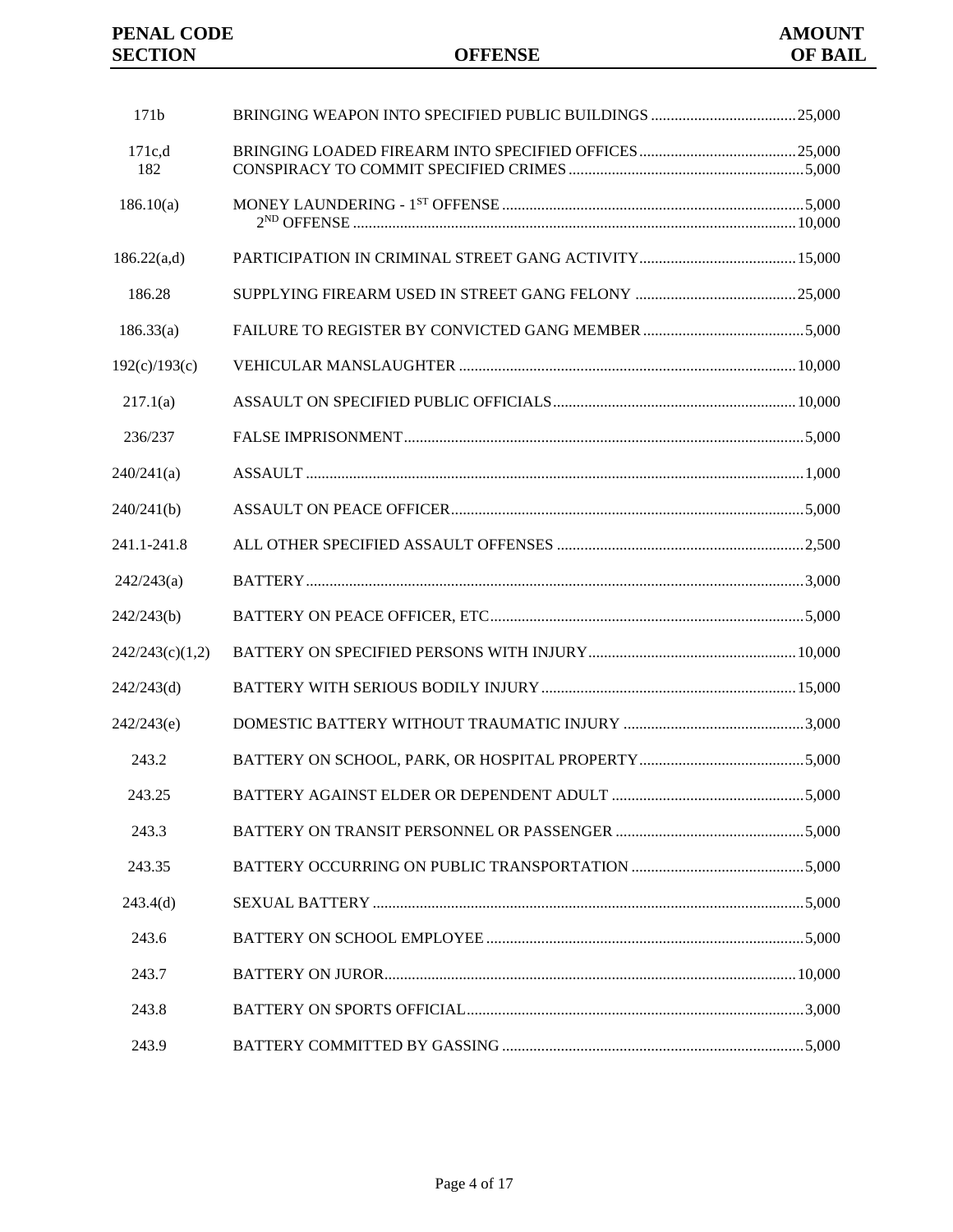#### **PENAL CODE AMOUNT SECTION OFFENSE OF BAIL SECTION**

| 244.5(b)     |                                                            |  |
|--------------|------------------------------------------------------------|--|
| (c)          |                                                            |  |
| 245(a)(1)    |                                                            |  |
| 245(a)(2)    |                                                            |  |
| $245.5(a-c)$ | ASSAULT WITH SPECIFIED WEAPONS ON SCHOOL EMPLOYEE  15,000  |  |
| 246          |                                                            |  |
| 246.3        |                                                            |  |
| 247(b)       |                                                            |  |
| 247.5        |                                                            |  |
| 261.5(b,c)   |                                                            |  |
| (d)          |                                                            |  |
| 266          |                                                            |  |
| 266c         |                                                            |  |
| 270          |                                                            |  |
| 270a         |                                                            |  |
| 270c         |                                                            |  |
| 270.6        | LEAVING STATE WITH INTENT TO AVOID SPOUSAL SUPPORT  10,000 |  |
| 271/271(a)   |                                                            |  |
| 272(a)       |                                                            |  |
| (b)(1)       |                                                            |  |
| 273a(a)      |                                                            |  |
| (b)          |                                                            |  |
| 273a(b)      |                                                            |  |
| 273d         |                                                            |  |
| 273.5        |                                                            |  |
| 273.6(a)     |                                                            |  |
| (b)          |                                                            |  |
| 273.65       |                                                            |  |
| 273.7        |                                                            |  |
| 278          |                                                            |  |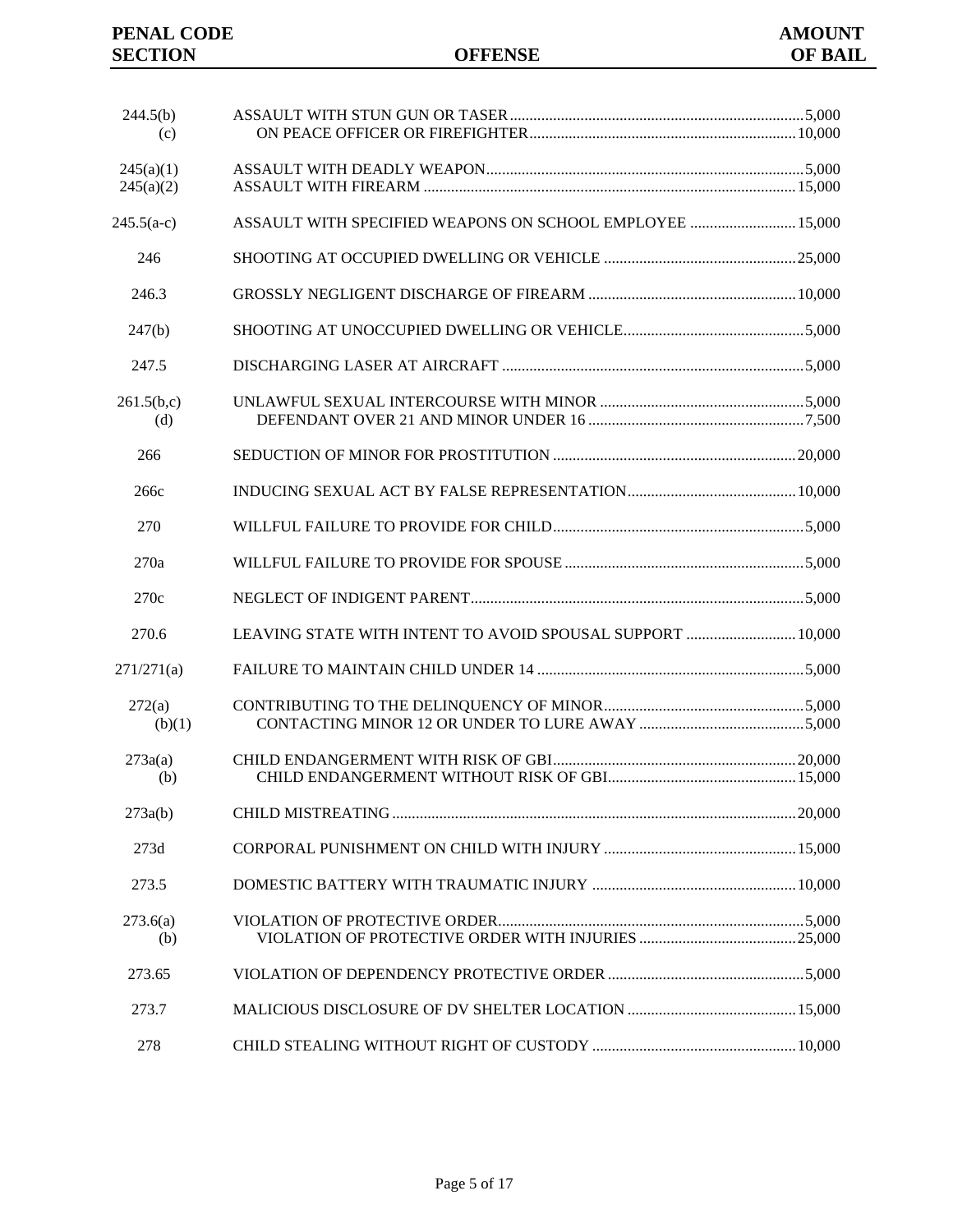| 278.5           |                                                             |  |
|-----------------|-------------------------------------------------------------|--|
| 280             |                                                             |  |
| 286(b)(1)       |                                                             |  |
| 288(c)(1)       |                                                             |  |
| (c)(2)          |                                                             |  |
| 288(a)(b)(1)    |                                                             |  |
| 288.2(a)        |                                                             |  |
| (b)             |                                                             |  |
| 289(c)          |                                                             |  |
| (h)             |                                                             |  |
| 289.5           | FLEE TO CALIFORNIA TO AVOID SEX OFFENSE PROSECUTION 25,000  |  |
| $289.6(a)(2-3)$ |                                                             |  |
| 290             |                                                             |  |
| 290.95(a)       |                                                             |  |
| (b)             | VIOLATION OF PROHIBITION AGAINST WORK WITH CHILDREN  10,000 |  |
| 311.1(a)        | IMPORTATION OR DISTRIBUTION OF CHILD PORNOGRAPHY 10,000     |  |
| 311.2(a,c)      | PRODUCTION, DISTRIBUTION, OR                                |  |
| 311.3           |                                                             |  |
| 311.4(a)        | EMPLOYMENT OF MINOR TO DISTRIBUTE OBSCENE MATERIAL  10,000  |  |
| 311.5           |                                                             |  |
| 311.6           |                                                             |  |
| 311.10          |                                                             |  |
| 311.11(a)       |                                                             |  |
| $313.1(a-d)$    |                                                             |  |
| 314(1)<br>(2)   |                                                             |  |
| 330             |                                                             |  |
| 332             |                                                             |  |
| 332(a)          |                                                             |  |
| 332(j)          |                                                             |  |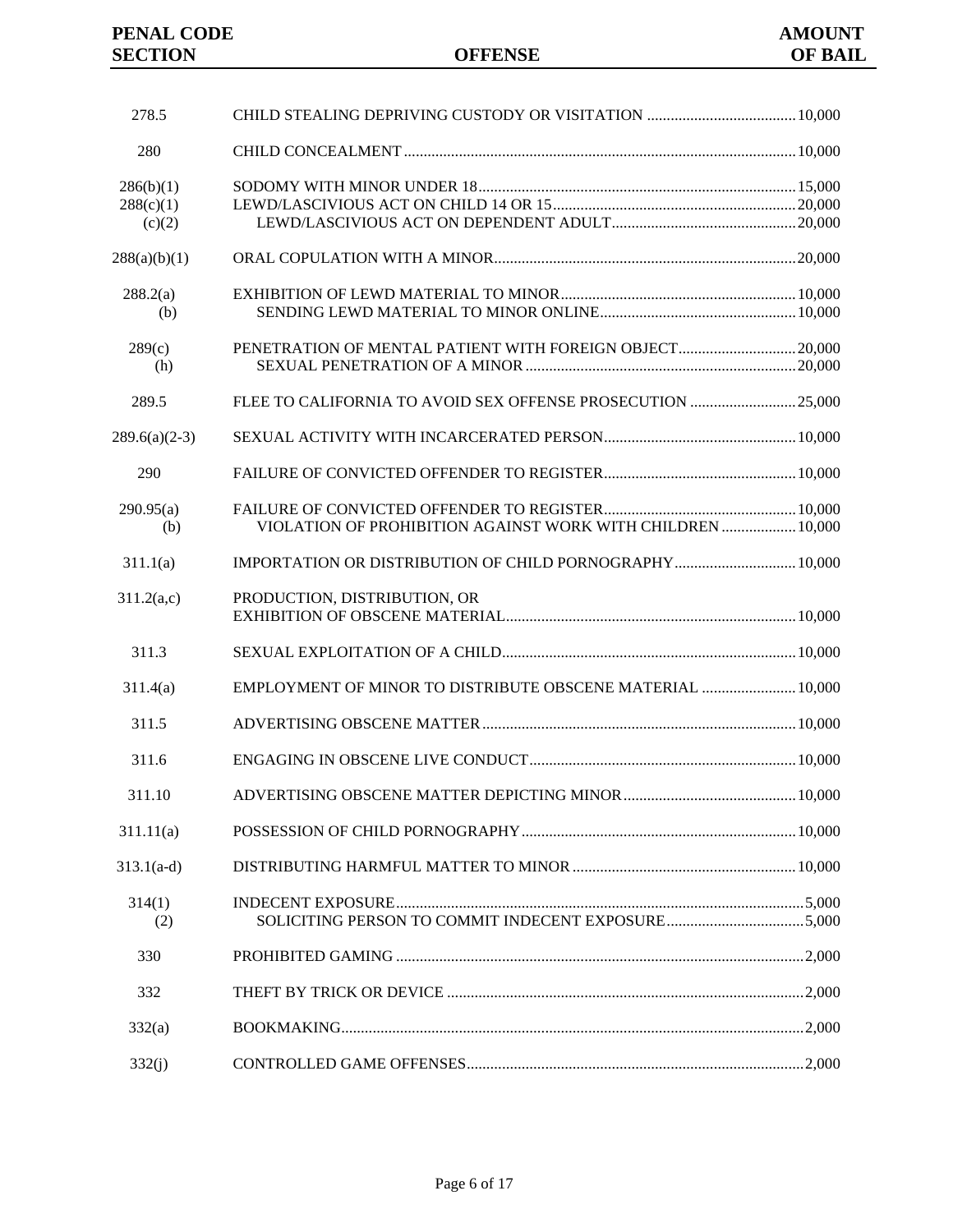| 337u-337y              |                                                               |  |
|------------------------|---------------------------------------------------------------|--|
| 346                    |                                                               |  |
| 368(b)<br>(c)<br>(d,e) |                                                               |  |
| 374c                   |                                                               |  |
| 374.2                  |                                                               |  |
| 374.8                  | UNAUTHORIZED DUMPING OF HAZARDOUS SUBSTANCES  10.000          |  |
| 399(b)                 |                                                               |  |
| 399.5                  |                                                               |  |
| 402                    |                                                               |  |
| 404.6(a)<br>(c)        |                                                               |  |
| 405                    |                                                               |  |
| 409                    |                                                               |  |
| $415(1-3)$             |                                                               |  |
| $417(a-d)$             |                                                               |  |
| 417.25                 |                                                               |  |
| 417.26                 |                                                               |  |
| 417.4                  |                                                               |  |
| 417.6(a)               |                                                               |  |
| 422                    |                                                               |  |
| 422.6                  |                                                               |  |
| 422.7                  |                                                               |  |
| $423.2(a-d)$           |                                                               |  |
| 423.2(e,f)             | INTENTIONALLY DAMAGING SPECIFIED PROPERTY - 1ST OFFENSE 5,000 |  |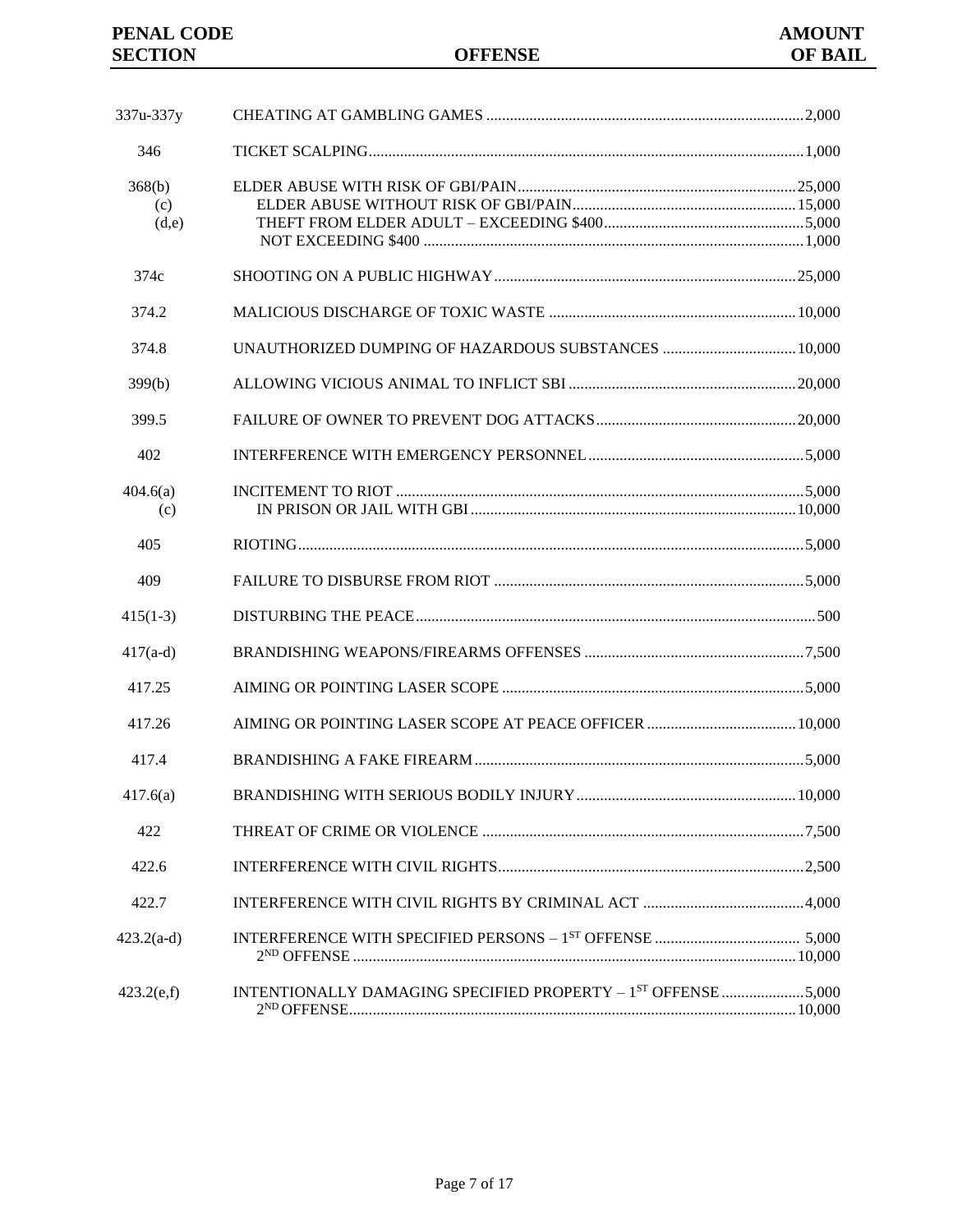| 452(a)<br>(b) |                                                                                                                        |  |
|---------------|------------------------------------------------------------------------------------------------------------------------|--|
| (c)           |                                                                                                                        |  |
| (d)           |                                                                                                                        |  |
| 453           | POSSESSION OF FLAMMABLE MATERIAL OR INCENDIARY DEVICE5,000                                                             |  |
| 457.1         | FAILURE TO REGISTER BY SPECIFIED ARSON OFFENDERS 10,000                                                                |  |
| 459/460(b)    |                                                                                                                        |  |
| 459.5         |                                                                                                                        |  |
| $463(a-c)$    | SPECIFIED THEFT OFFENSES DURING STATE OF EMERGENCY 5,000                                                               |  |
| 468           |                                                                                                                        |  |
| 466           | POSSESSING A PICKLOCK ETC. W/INTENT TO BREAK OR ENTER 2,500                                                            |  |
| 470/473       |                                                                                                                        |  |
| $470a$ , b    |                                                                                                                        |  |
| 475/473       |                                                                                                                        |  |
| 476/473       |                                                                                                                        |  |
| 476(a)        |                                                                                                                        |  |
| 484/488       |                                                                                                                        |  |
| 484/666       |                                                                                                                        |  |
| 484(e)        |                                                                                                                        |  |
| 484(g)        | USING ACCESS CARD OR CARD ACCOUNT INFORMATION TO OBTAIN<br>ITEMS OF VALUE WITHOUT CONSENT OF CARDHOLDER OR ISSUER5,000 |  |
| 487           |                                                                                                                        |  |
| 496           |                                                                                                                        |  |
| 496d          |                                                                                                                        |  |
| 499, 499b     |                                                                                                                        |  |
| 502           |                                                                                                                        |  |
| 502.6         |                                                                                                                        |  |
| 503/508       |                                                                                                                        |  |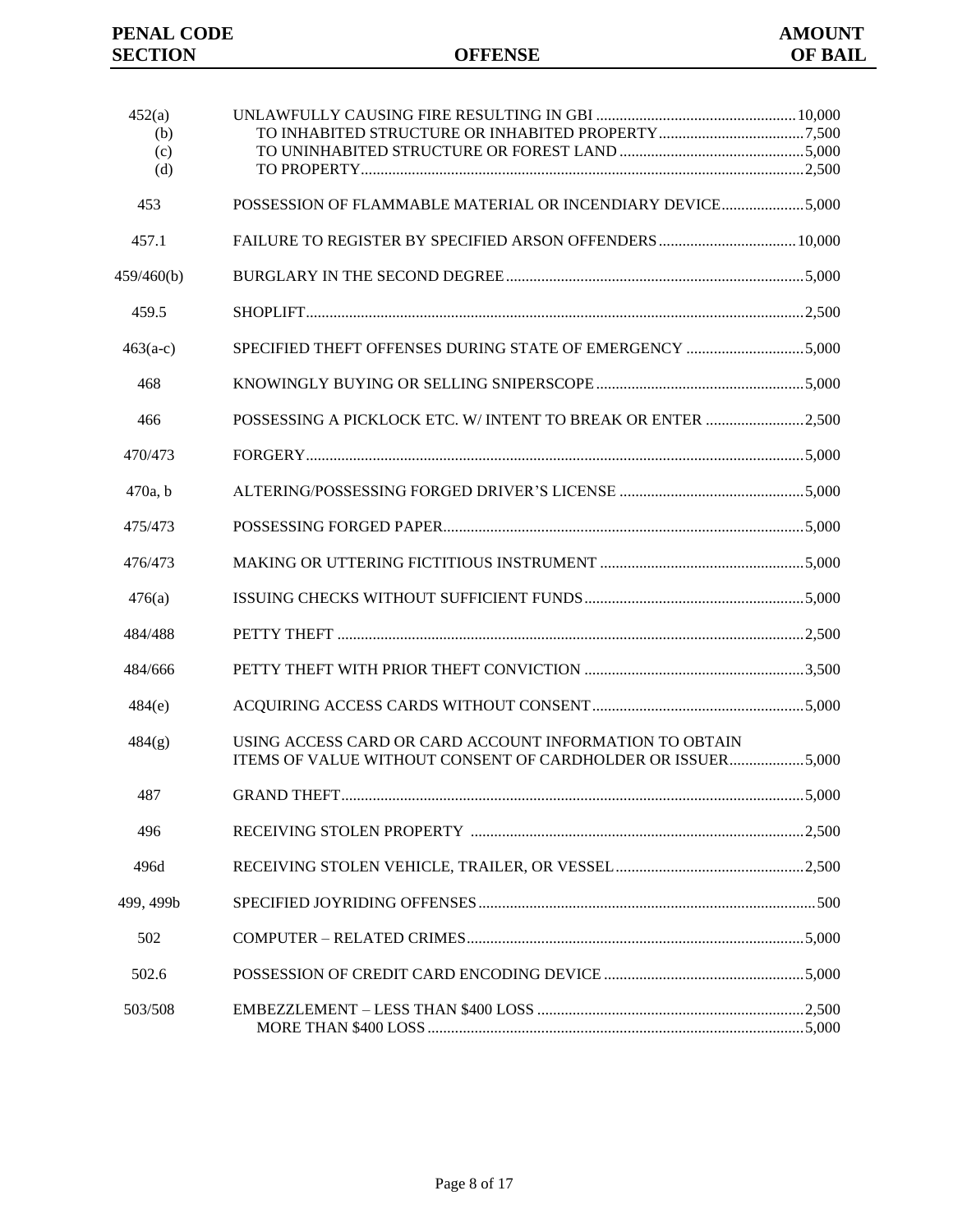| 524                                 |                                                           |  |
|-------------------------------------|-----------------------------------------------------------|--|
| 529                                 |                                                           |  |
| 529.7                               |                                                           |  |
| 530.5                               |                                                           |  |
| 532d                                |                                                           |  |
| 538d                                |                                                           |  |
| 594(b)(1)<br>(b)(2)(A)<br>(b)(2)(B) |                                                           |  |
| 594.2                               |                                                           |  |
| 594.3(a)                            |                                                           |  |
| 594.35                              |                                                           |  |
| $597(a-b)$                          |                                                           |  |
| 601                                 |                                                           |  |
| 602                                 |                                                           |  |
| 602(k)                              | TRESPASS TO INJURE PROPERTY/INTERFERE WITH BUSINESS 5,000 |  |
| 602(w)                              |                                                           |  |
| 602.1                               |                                                           |  |
| 602.5(a)<br>(b)                     |                                                           |  |
| 602.9                               |                                                           |  |
| 626.2                               | UNAUTHORIZED REENTRY TO SCHOOL AFTER EXPULSION2,500       |  |
| 626.6                               |                                                           |  |
| 626.7                               |                                                           |  |
| 626.8                               |                                                           |  |
| 626.85                              |                                                           |  |
| 626.9                               |                                                           |  |
| 626.95                              |                                                           |  |
| 626.10                              | POSSESSION OF DANGEROUS WEAPON ON SCHOOL GROUNDS  10,000  |  |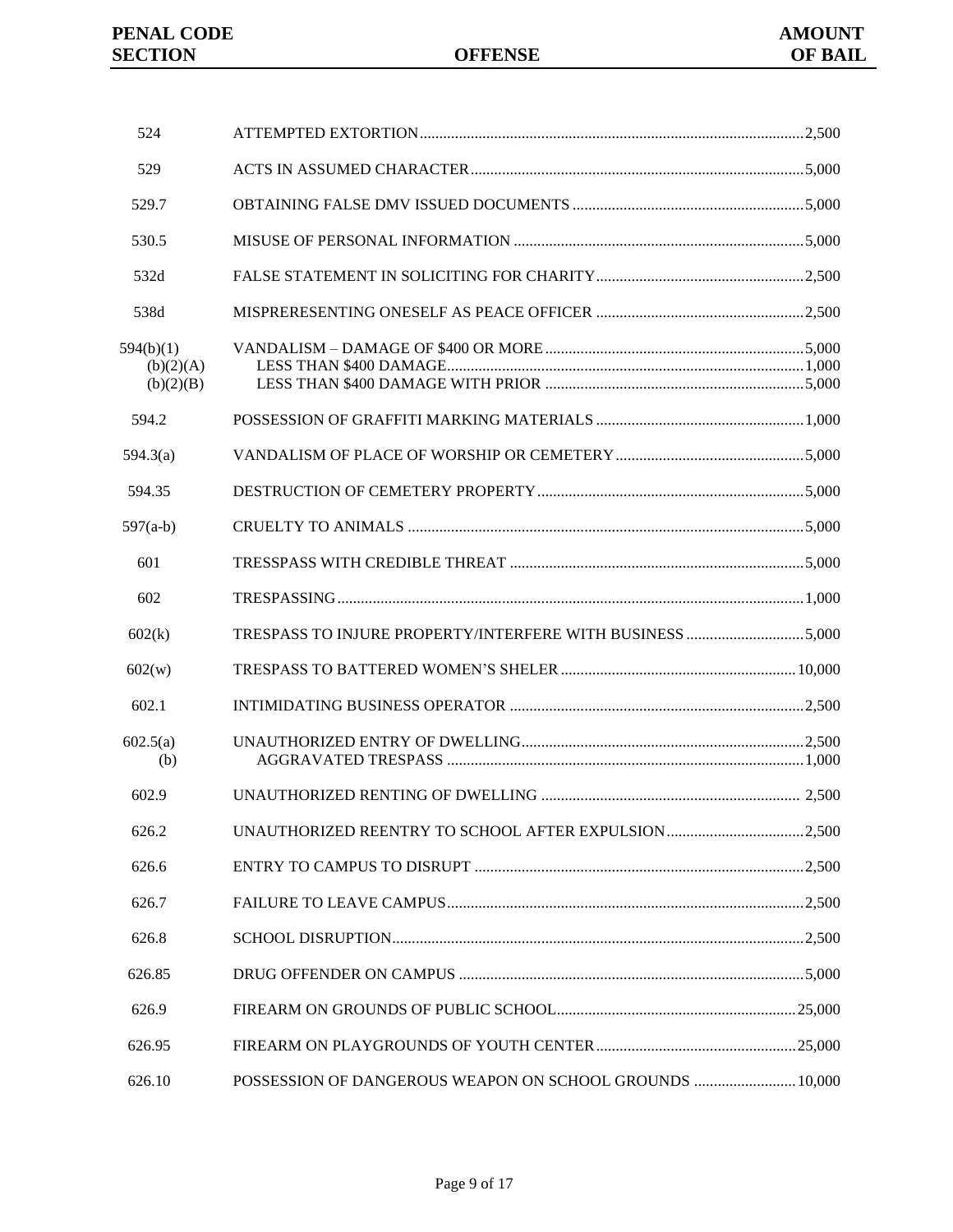| 637.7            |                                                               |  |
|------------------|---------------------------------------------------------------|--|
| 637.9            | UNAUTHORIZED DISCLOSURE OF CHILD'S PERSONAL INFORMATION 2,500 |  |
| 640.5            |                                                               |  |
| 640.6(b,c)       |                                                               |  |
| 640.7            |                                                               |  |
| 640.8            |                                                               |  |
| 646.9            |                                                               |  |
| 647              |                                                               |  |
| 647(b)           |                                                               |  |
| 647(h, i)        |                                                               |  |
| 647(k)(1)<br>(2) | VIEW BY INSTRUMENTALITY INTO SPECIFIED PRIVATE AREAS 2,500    |  |
| 647.6            |                                                               |  |
| 653g             |                                                               |  |
| 653k             |                                                               |  |
| 653m             |                                                               |  |
| 653.22           |                                                               |  |
| 653.23           |                                                               |  |
| 836.6            |                                                               |  |
| 853.7            |                                                               |  |
| 1320             |                                                               |  |
| 4532             |                                                               |  |
| 4550             |                                                               |  |
| 4570             |                                                               |  |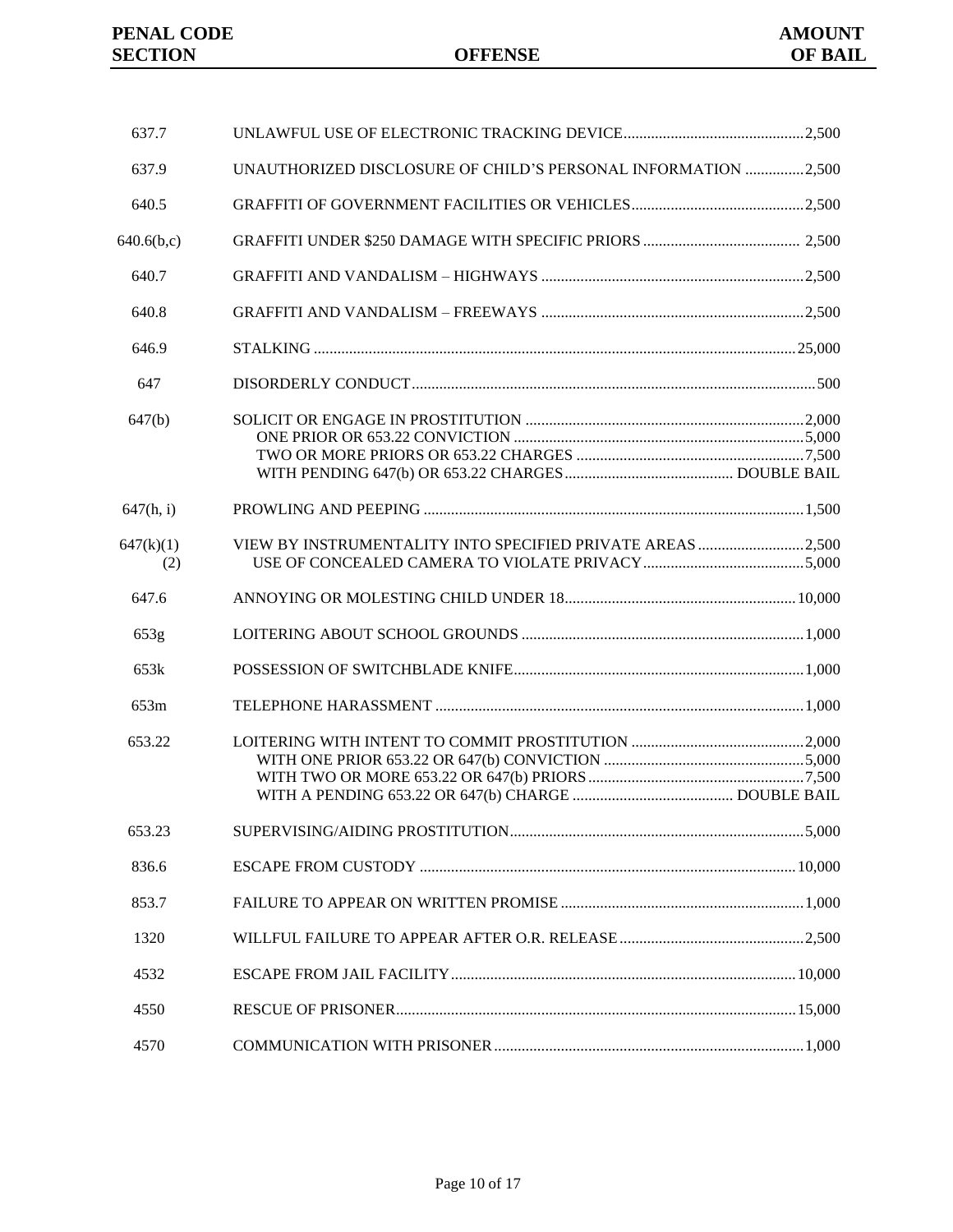| 4570.5                |                                                                                   |  |
|-----------------------|-----------------------------------------------------------------------------------|--|
| 20810(a)              | MANUFACTURE/IMPORT FOR SALE UNDETECTABLE KNIFE  10,000                            |  |
|                       | FORMER 12020 <sup>1</sup> MANUFACTURE, IMPORT, SELL POSSESS DANGEROUS WEAPON5,000 |  |
| 17500                 |                                                                                   |  |
| 17510                 |                                                                                   |  |
| 18710(a)              |                                                                                   |  |
| 19910                 |                                                                                   |  |
| 19915(a)              |                                                                                   |  |
| 21710                 | MANUFACTURE, IMPORT, SALE HARD PLASTIC KNUCKLES 1,000                             |  |
| 22900                 |                                                                                   |  |
| 23900                 |                                                                                   |  |
| 23920                 |                                                                                   |  |
| 25100(a)<br>(b)       |                                                                                   |  |
| 25200(a),(b)          |                                                                                   |  |
| 25300(a)              |                                                                                   |  |
| 25400                 |                                                                                   |  |
| 25850                 |                                                                                   |  |
| 26100                 | POSSESSING/DISCHARGING FIREARMS IN/FROM VEHICLES 10,000                           |  |
| 28210(b),<br>28215(b) |                                                                                   |  |
| 29010                 | VIOLATING GUN MANUFACTURER LICENSING REQUIREMENTS 5,000                           |  |
|                       |                                                                                   |  |

29800, 29805,

ı.

12210, 19100, 19200(a), 19200(b);

20310, 20410, 20510, 20610, 20710, 20910, 21310, 21810, 22010, 22210, 22410, 24310, 24410, 24510, 24610, 24710;

30210(a), 30210(b), 31500, 32310, 32900, 33215, 33600.

<sup>&</sup>lt;sup>1</sup> Pursuant to SB 1080 (2010), Ch. 711, many weapons sections were recodified without substantive change. Specific weapons prohibited by section 12020 are now set forth in 27 separate sections, which are not listed in this schedule. For reference, the new sections formerly included in 12020 are: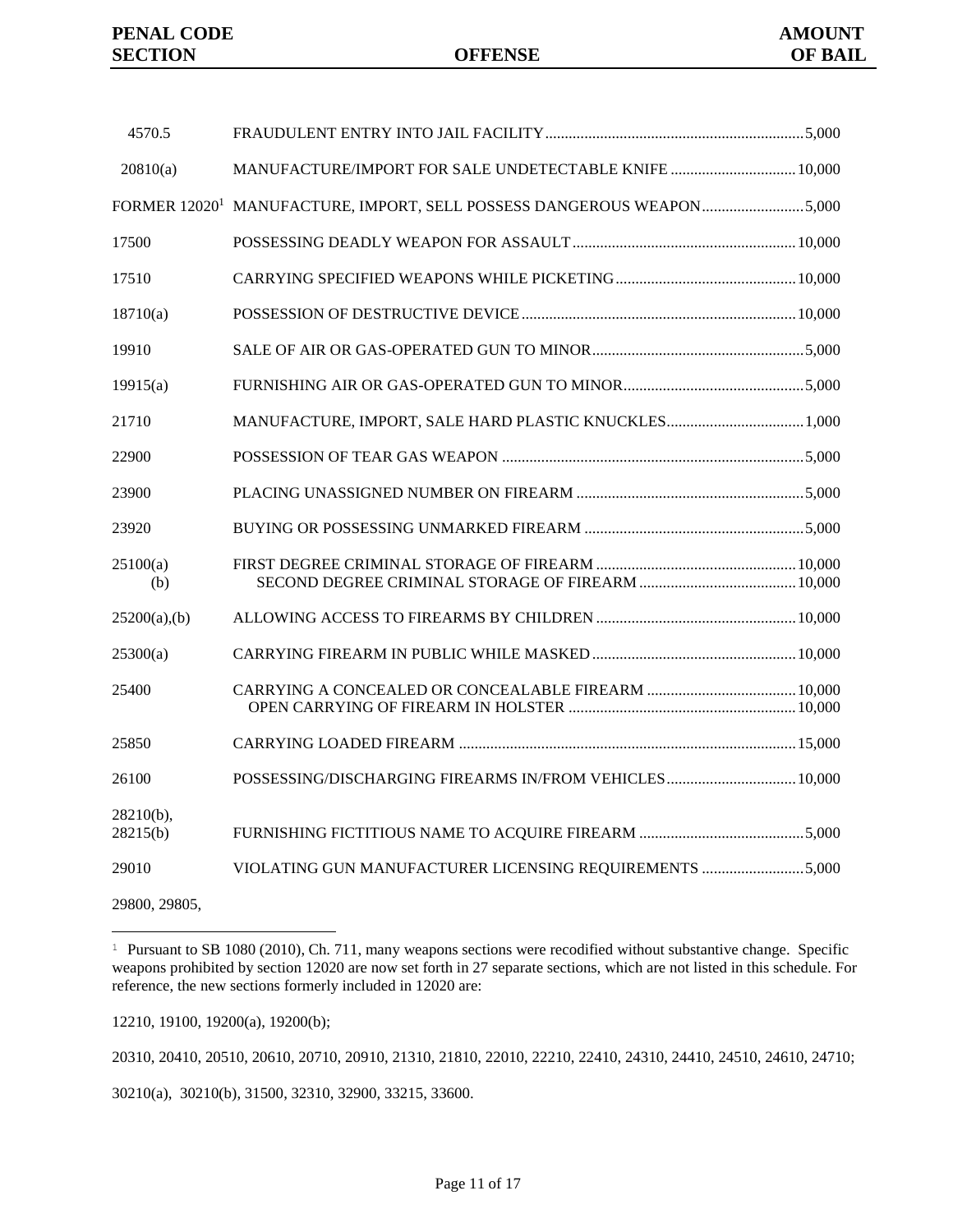| 29815    | FELON OR SPECIFIED OTHERS IN POSSESSION OF FIREARM 10,000 |  |
|----------|-----------------------------------------------------------|--|
| 30610(a) |                                                           |  |
| 32625    | POSSESSING, SELLING, OR TRANSPORTING MACHINE GUNS  10,000 |  |
| 33410    |                                                           |  |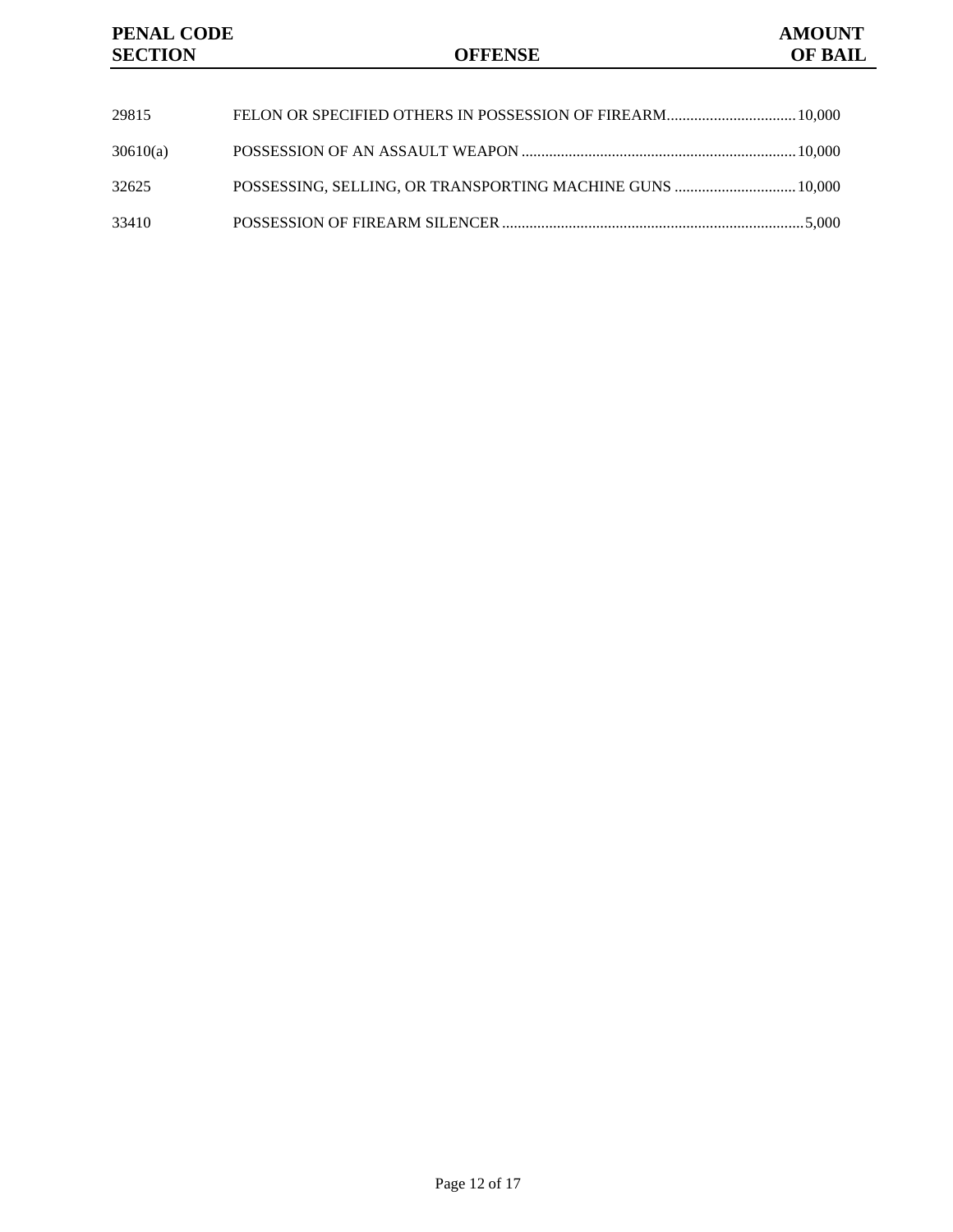# **MISDEMEANOR PROBATION VIOLATION**

1203.2 WARRANTLESS PROBATION VIOLATION ARREST .....................................................5,000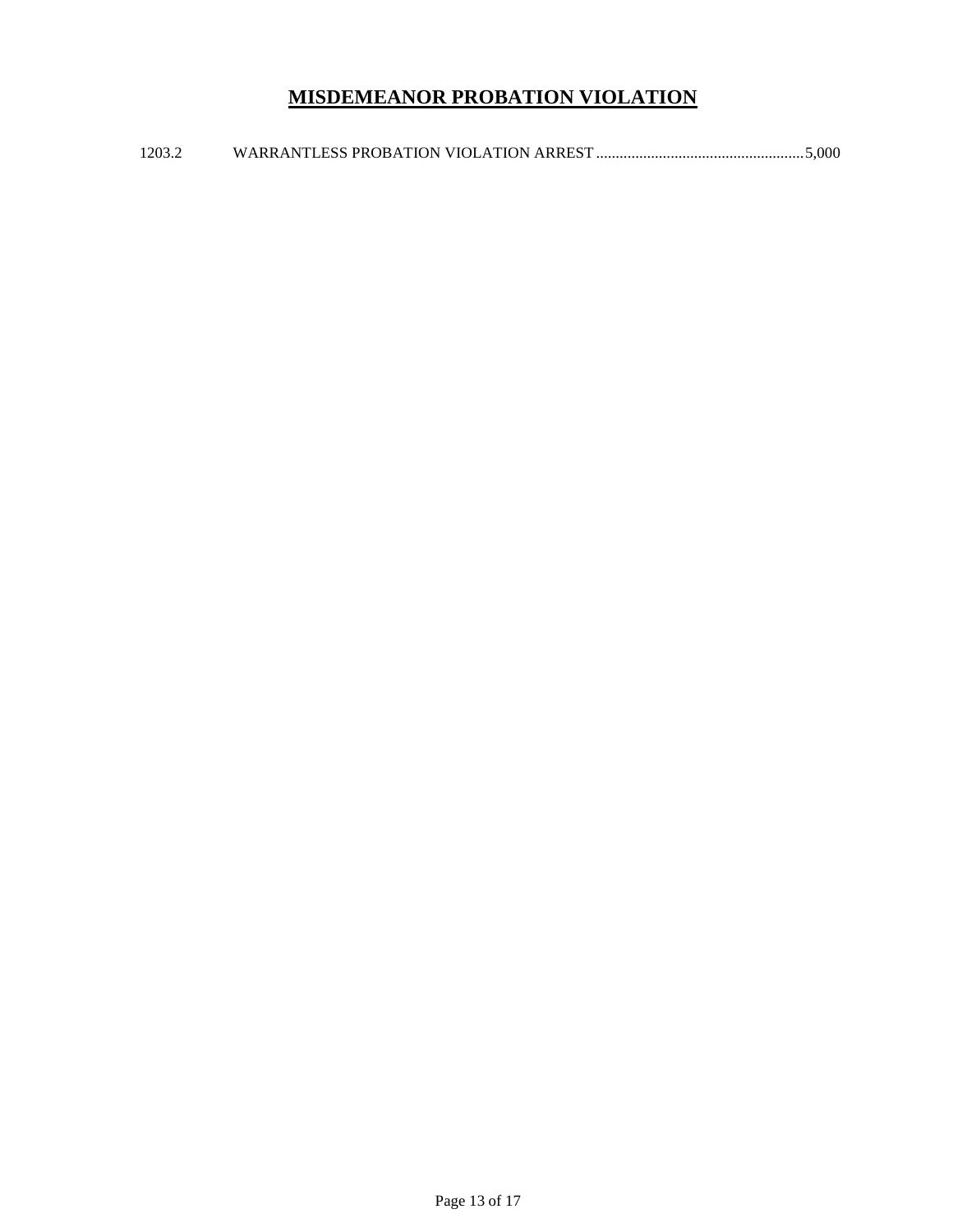# **VEHICLE CODE**

| 20       |                                                       |  |
|----------|-------------------------------------------------------|--|
| 31       |                                                       |  |
| 1808.4   |                                                       |  |
| 2800.1   |                                                       |  |
| 2800.2   |                                                       |  |
| 2800.3   |                                                       |  |
| 4463(a)  |                                                       |  |
| 10751(a) |                                                       |  |
| 10752    |                                                       |  |
| 10851    |                                                       |  |
| 13004.1  |                                                       |  |
| 14601(a) |                                                       |  |
| 14601.1  |                                                       |  |
| 14601.2  |                                                       |  |
| 14601.3  |                                                       |  |
| 14601.4  |                                                       |  |
| 14601.5  |                                                       |  |
| 14610.1  | MANUFACTURE OR SALE FRAUDULENT DRIVER'S LICENSE 2,000 |  |
| 20001    |                                                       |  |
| 20002    |                                                       |  |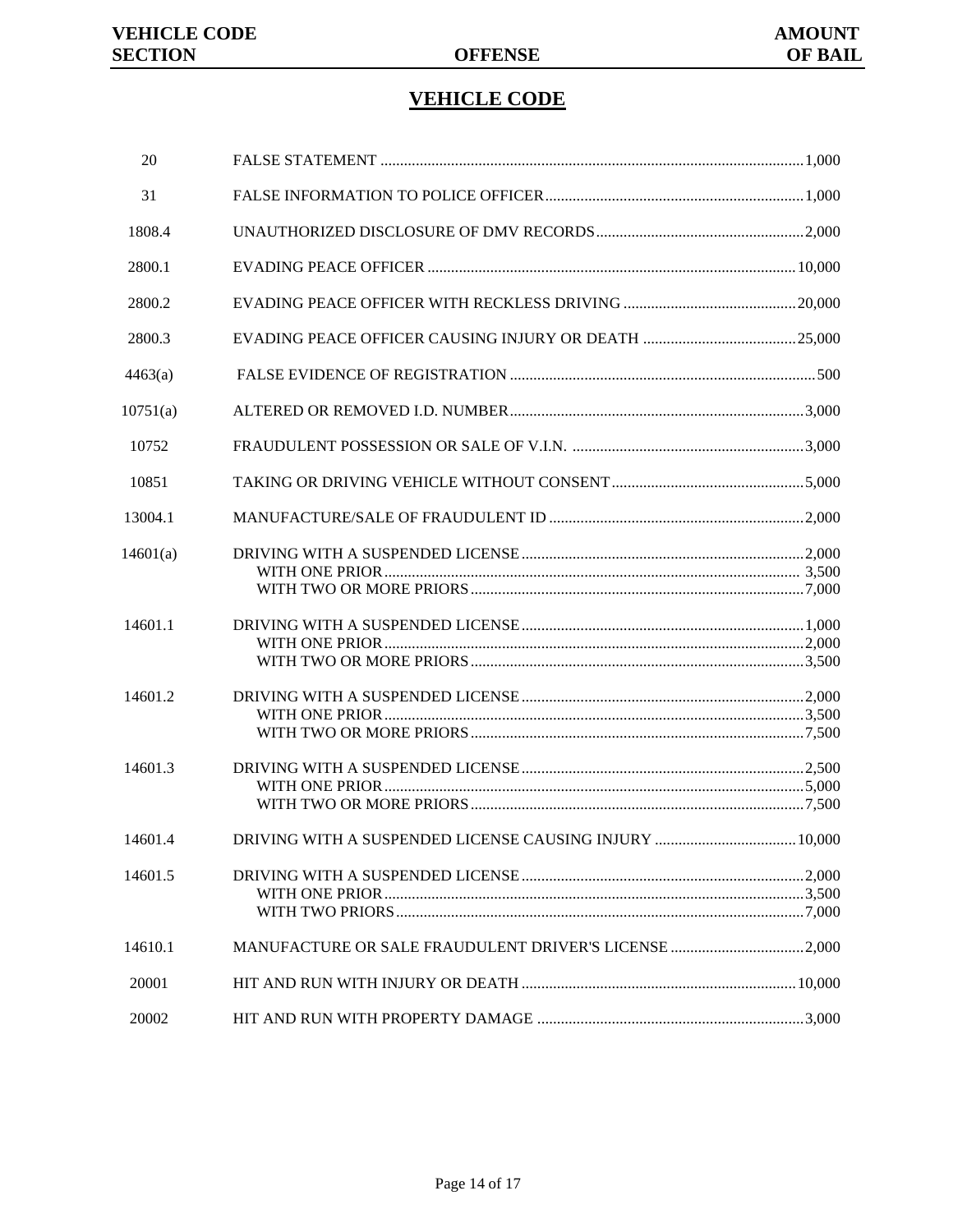| 23103                 |                                                                                                |  |
|-----------------------|------------------------------------------------------------------------------------------------|--|
| 23104                 |                                                                                                |  |
| 23109(a)              |                                                                                                |  |
| 23112.5               | FAILURE TO REPORT HAZARDOUS MATERIAL ON HIGHWAY 3,500                                          |  |
| $23152(a)$ , (b)      |                                                                                                |  |
|                       | [AS NOTED IN THE PREAMBLE, BAIL SHOULD NOT BE CUMULATED WHERE BOTH (a)<br>AND (b) ARE CHARGED] |  |
| $23153(a)$ , (b)      |                                                                                                |  |
| 23237(a)              |                                                                                                |  |
| $31303(b)$ , (c), (e) |                                                                                                |  |
| $31602(a-c)$          |                                                                                                |  |
| 31607(a)              |                                                                                                |  |
| 31609                 |                                                                                                |  |
| $31610(a-e)$          |                                                                                                |  |
| 31611                 | MAINTENANCE OF ROUTE MAPS TO TRANSPORT EXPLOSIVES 5,000                                        |  |
| 31612                 | SHIPPING INSTRUCTIONS FOR TRANSPORTING EXPLOSIVES5,000                                         |  |
| 31613                 |                                                                                                |  |
| 31614                 |                                                                                                |  |
| 32000.5               | UNLICENSED TRANSPORTATION OF HAZARDOUS MATERIALS 5,000                                         |  |
| 32001(c)              | UNLAWFULLY DIRECTING HAZARDOUS MATERIAL TRANSPORT 5,000                                        |  |
| 32002(a, b)           | UNLICENSED TRANSPORTATION OF HAZARDOUS MATERIALS 5,000                                         |  |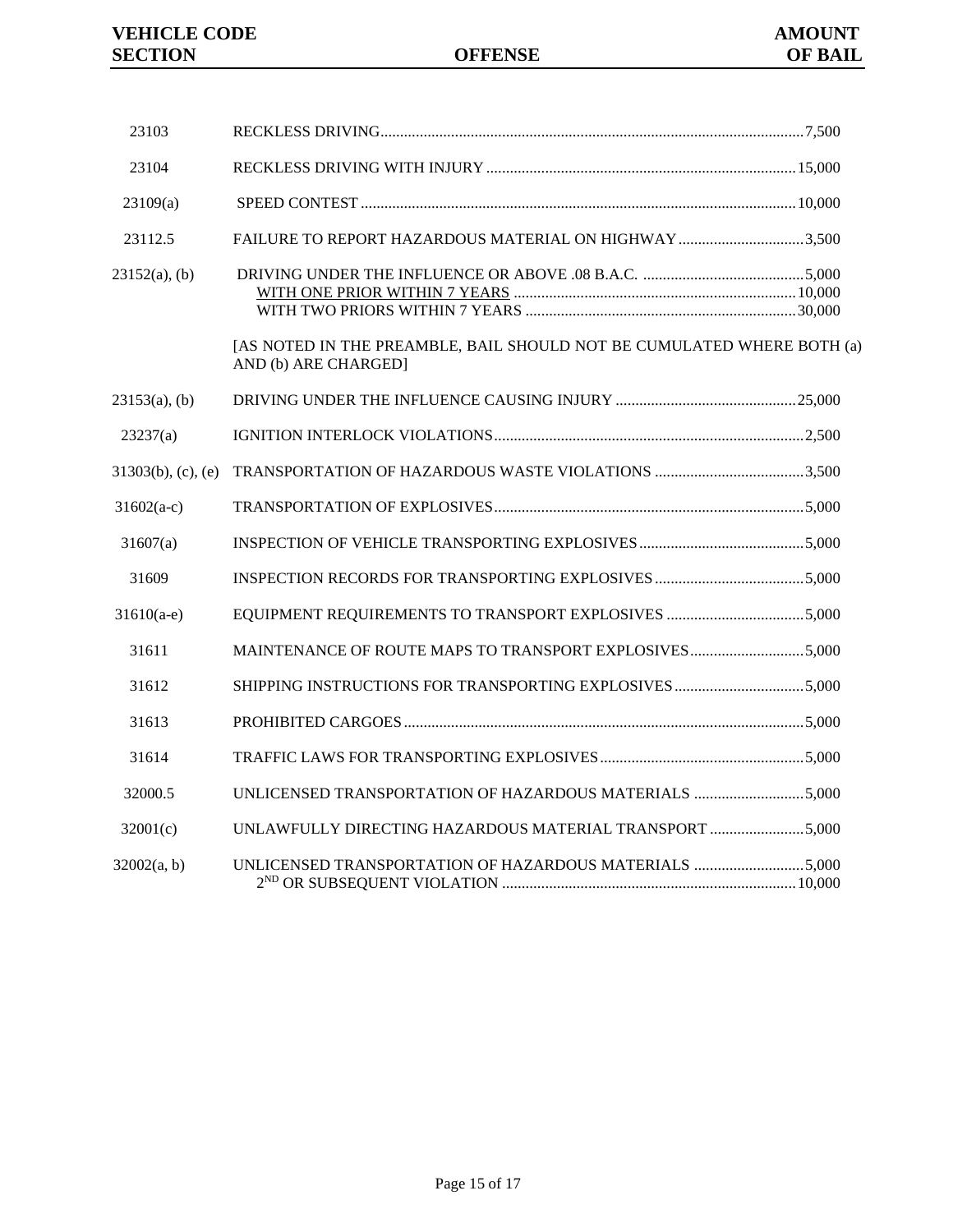# **HEALTH AND SAFETY CODE**

| 11350       |                                                                 |  |
|-------------|-----------------------------------------------------------------|--|
| 11357(a)    |                                                                 |  |
| (b)         |                                                                 |  |
| (c)         |                                                                 |  |
| (d)         |                                                                 |  |
| 11360(b)    |                                                                 |  |
| 11363       |                                                                 |  |
| 11364       |                                                                 |  |
| 11364.7(a)  | MANUFACTURING OR FURNISHING DRUG PARAPHERNALIA  1,000           |  |
| (b)         | MANUFACTURING DRUG PARAPHERNALIA FOR SPECIFIED SUBSTANCES 2,500 |  |
| (c)         |                                                                 |  |
| 11365       |                                                                 |  |
| 11366       |                                                                 |  |
| 11368       |                                                                 |  |
| 11375(b)(1) |                                                                 |  |
| (b)(2)      |                                                                 |  |
| 11377(a)    |                                                                 |  |
| (b)(1)      |                                                                 |  |
| (b)(2)      |                                                                 |  |
| 11379.2     |                                                                 |  |
| 11550(a)    |                                                                 |  |
| (b)         |                                                                 |  |
| (c)         |                                                                 |  |
| 11590       |                                                                 |  |
| 120290      |                                                                 |  |